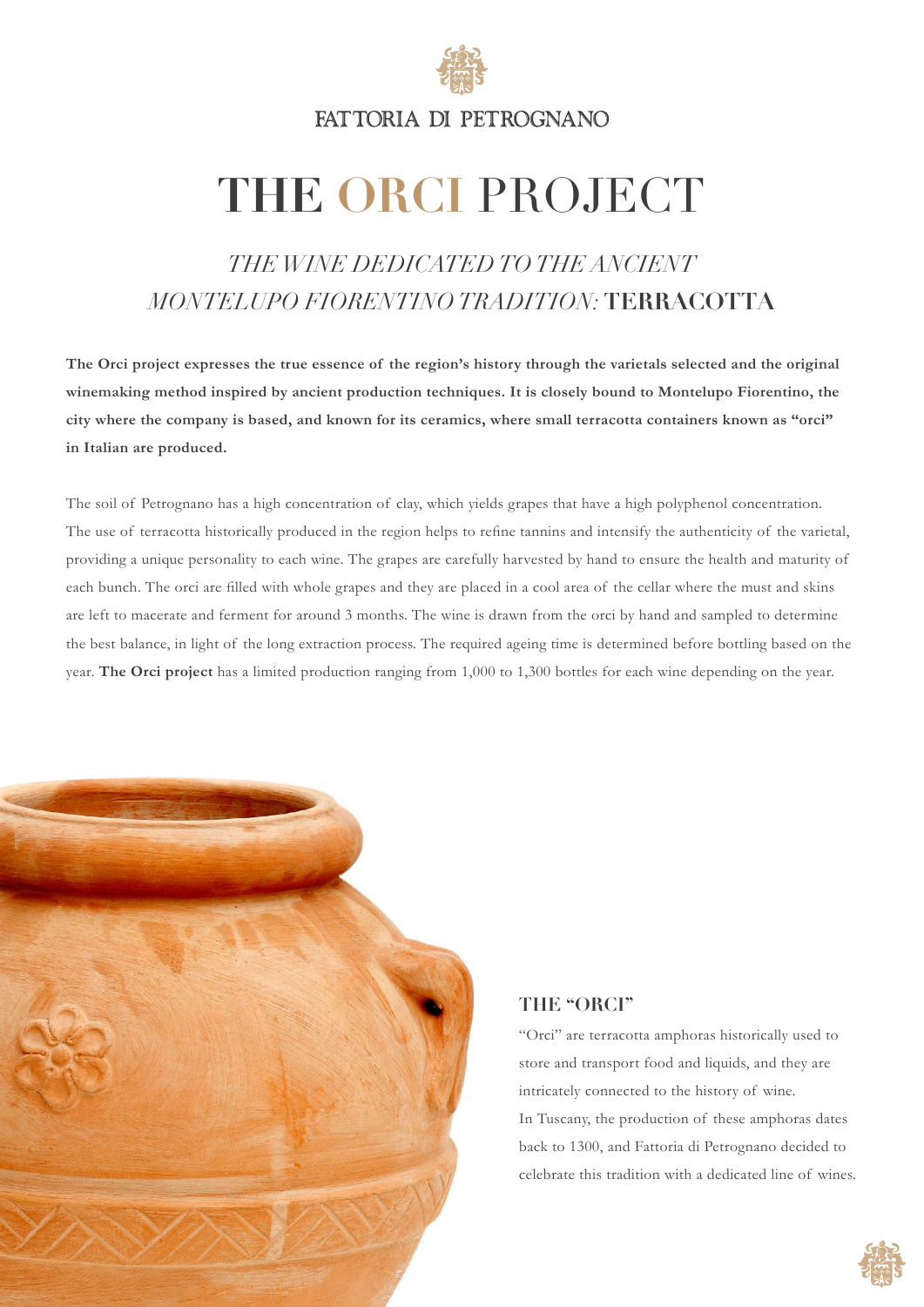## *2019 CONFIRMS THE GOOD PROSPECTS OF THE PROJECT, WHICH BEGAN IN 2015:*

## **ORCI** *TREBBIANO DOCG 2019*

#### **TASTING NOTES**

Bright golden yellow in colour. Aroma of apricots, ripe peach and medicinal herbs. It is bold and solid on the palette due to its freshness and volume. Slightly savoury aftertaste with notes of citrus. Youthful and refreshing with an intriguing vitality that will be at its best in a few years.



#### **PAIRINGS**

Asian cuisine, fish, white meat, fish soups, semi-hard cheeses, main courses with mushrooms.



#### **BOTTLES PRODUCED**

1,228 bottles



#### **SERVING TEMPERATURE AND LIFE SPAN:**

Recommended serving temperature of 14 °C.

If stored under ideal conditions, it will reach peak maturity in 10 years.

## **ORCI** *SANGIOVESE DOCG 2019*

**TASTING NOTES**

The wine presents a ruby red colour. The wine's freshness can be perceived from its initial scent: very intense and open with notes of cherry, liquorice and sea air. On the palette it presents with a fruit-heavy flavour, a good tannin texture and a long aftertaste with a hint of balsamic. It is the most dense wine in the collection, but does not lose the refinement of the varietal. It should continue to age in the bottle, even if it is already pleasant and balanced.



#### **PAIRINGS**

Cured meats, red meat, game, aged cheeses, flavoursome and spiced dishes.



### **BOTTLES PRODUCED**

1,333 bottles



### **SERVING TEMPERATURE AND LIFE SPAN:**

Recommended serving temperature of 18 °C. If stored under ideal conditions, it will reach peak maturity in 20 years.